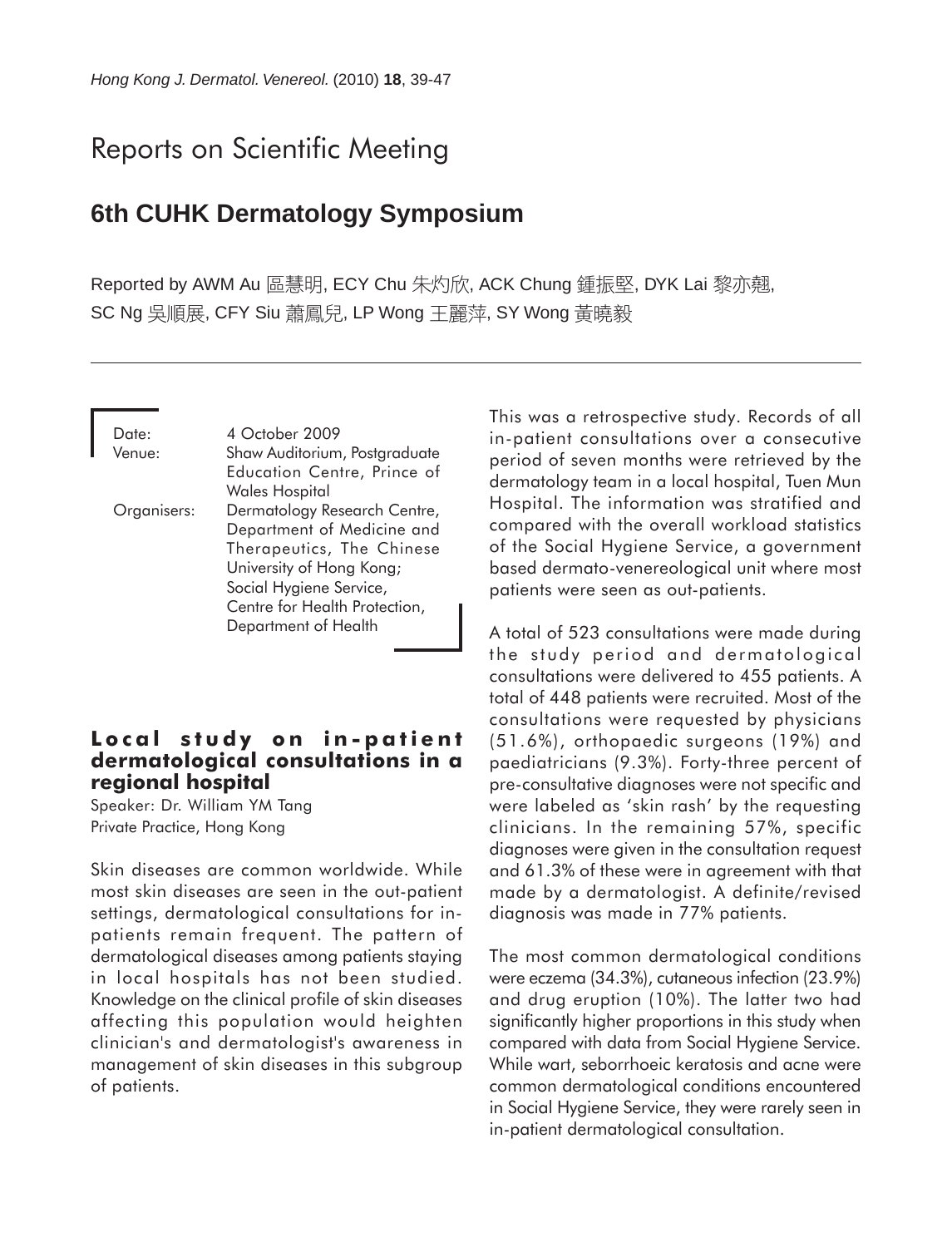### *Learning points:*

Different dermatology disease profile was seen in in-patient and out-patient settings. The quality of skin disease management was enhanced through dermatologist's involvement. The high rate of treatment modification after dermatologist assessment supported the continual need of dermatology services for hospital patients.

# **From skin to primary immunodeficiencies** − **warning signs to help diagnosis**

Speaker: Professor Yu-lung Lau

Professor, Department of Paediatrics & Adolescent Medicine, The University of Hong Kong, Hong Kong

Primary immunodeficiencies refer to a group of genetic diseases presenting with recurrent infections, inflammation, autoimmunity, cancer and allergy. There are more than 150 types and at least 130 genes have been defined. They are rare individually but primary immunodeficiencies are gaining more attention because of better recognition and diagnostic capacity recently. These children may present with skin manifestations and the following cutaneous signs are helpful to raise the index of suspicion of immunodeficiencies.

- 1. Severe and refractory eczema in:
	- Wiskott-Aldrich syndrome check complete blood counts; blood smear shows thrombocytopenia with small platelet
	- hyper-IgE syndrome
	- immunodysregulation polyendocrinopathy enteropathy X-linked syndrome (IPEX) – associated with alopecia areata
- 2. Extensive and recurrent mucocutaneous candidiasis in:
	- severe combined immunodeficiency (SCID)
	- autoimmune polyendocrinopathy- •

candidiasis-ectodermal dysplasia (APECED) − associated with alopecia areata

- 3. Recurrent pyoderma and skin abscesses in:
	- chronic granulomatous disease (CGD) •
	- hyper-IgE syndrome
	- agammaglobulinaemia •
- 4. Cutaneous BCG abscess in:
	- CGD
	- SCID
	- DiGeorge syndrome •
	- Mendelian susceptibility to mycobacterial disease (MSMD)
- 5. Poor skin wound healing in leucocyte adhesion deficiencies (LAD)
- 6. Severe gingivitis and periodontitis with early tooth loss in neutrophil defects including LAD
- 7. Dysplastic skin, hair, nails and hypohidrosis in nuclear factor-kappa-B essential modulator (NEMO) defects
- 8. Cutaneous and mucosal lymphoma in common variable immunodeficiency
- 9. Albinism and silvery hair in Chediak-Higashi and Griscelli syndromes
- 10. Chronic urticaria in chronic infantile neurologic, cutaneous and articular syndrome (CINCA)
- 11. Refractory multiple warts in SCID, T-cell deficiency and warts, hypogammaglobulinaemia, infections and myelokathesis syndrome (WHIM)
- 12. Telangiectasia in ataxia telangiectasia syndrome

### *Learning points:*

Recognition of these cutaneous warning signs could help diagnosing primary immunodeficiencies early. Early paediatric referral and accurate diagnosis of primary immunodeficiencies can ensure prompt and effective management for these children and genetic counselling for their families.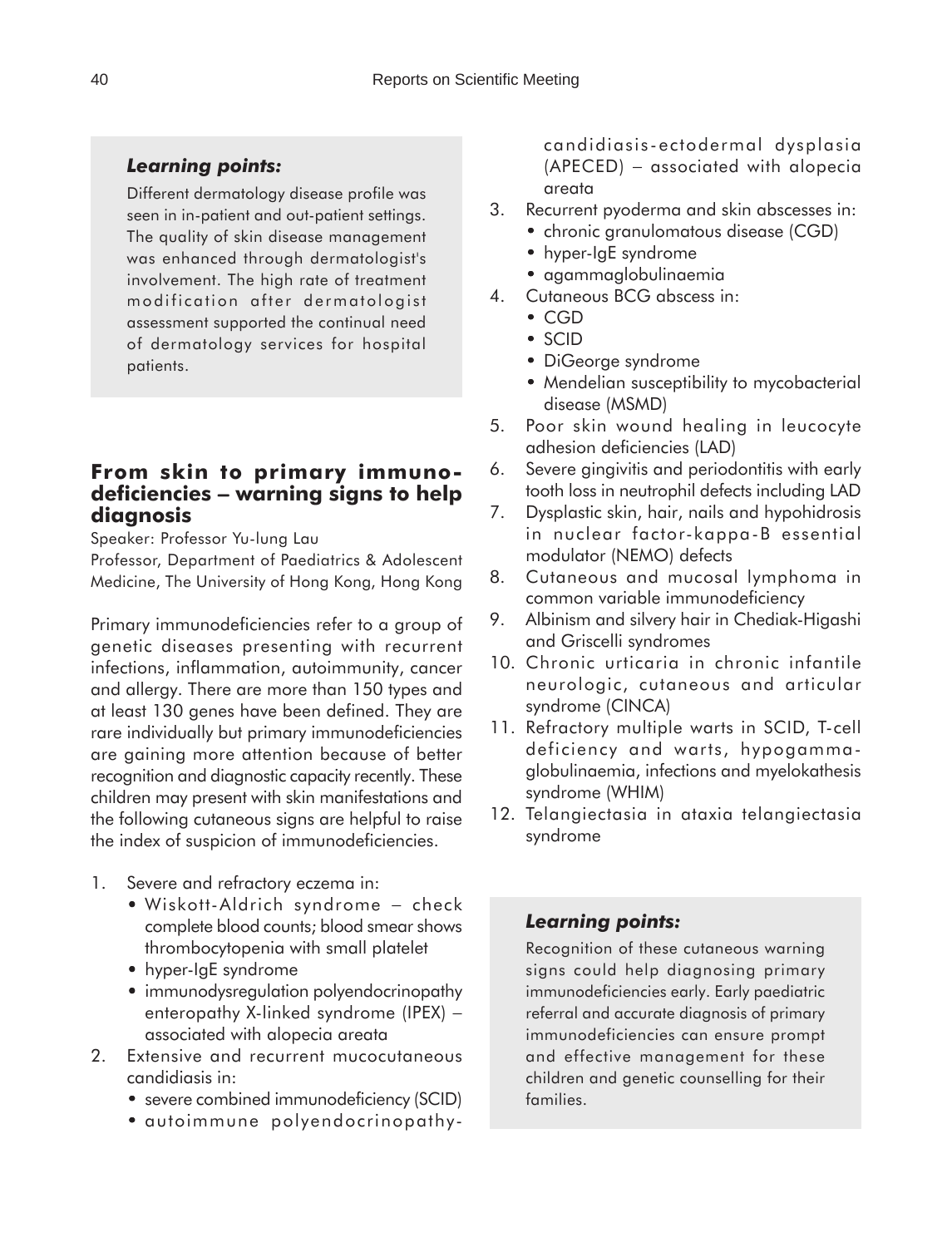### **The changing landscape of community-associated methicillinresistant** *Staphylococcus aureus* **in Hong Kong**

Speaker: Professor Pak-leung Ho Associate Professor, Department of Microbiology, The University of Hong Kong, Hong Kong

Methicillin-resistant *Staphylococcus aureus* (MRSA) infections are important cause of morbidity and mortality. The epidemiology of this pathogen and the treatment approach are rapidly changing.

MRSA infections have emerged in the community and are increasingly recognized among individuals outside the traditional background of healthcare contact. Case definition of community-associated MRSA (CA-MRSA) is Panton-Valentine leucocidin (PVL)-positive in Hong Kong and it became a notifiable disease since January 2007. Unlike their hospital counterparts, CA-MRSA infections have higher attack rates among carriers (30% vs 3% for methicillin-sensitive *Staphylococcus aureus* (MSSA)). They often affect the skin and soft tissue, but deep-seated infection and serious infections such as necrotizing pneumonia, necrotizing fasciitis, pyomyositis, meningitis and purpura fulminans have also been described. Most CA-MRSA remains susceptible to the nonbeta-lactam antibiotics with the exception of erythromycin; but this is changing. Filipino domestic helpers contribute a significant proportion of CA-MRSA cases (30 per 100,000/ year as compared with 1.3 per 100,000/year for Chinese). Dominant genotypes of CA-MRSA are ST59/SCCmecV in Chinese and ST30/ SCCmecIV in Filipino and Caucasian locally.

Healthcare-associated MRSA (HA-MRSA) infections are also evolving. One important observation is that the susceptibility of HA-MRSA to gentamicin and other non-beta-lactam antibiotics is also increasing in recent years. Molecular typing shows that this is occurring as a result of replacement of the multiresistant clones (Hungarian/Brazilian clones) by new

epidemic clones harbouring novel types of staphylococcal chromosomal cassette type IV and V genes. Since genotypic typing is not routinely conducted, these HA-MRSA clones may be easily confused with genuine CA-MRSA clones, which are already spreading in local hospitals as 11.8% of CA-MRSA cases have history of hospital admission in the last one year.

### *Learning points:*

CA-MRSA is an emerging infection locally and seems to show seasonal changes and association with travel and minor ethnicity (e.g. Filipino). It is spreading in our hospitals and may be missed unless molecular typing is performed.

# **Sclerotherapy as a treatment of skin complications from varicose vein**

Speaker: Dr. Maket Wong

Associate Consultant, Vascular Surgery Team, Department of Surgery, Kwong Wah Hospital, Hong Kong

Thirty to eighty percent of patients with varicose vein suffer from skin complications including venous eczema, lipodermatosclerosis, venous ulcer and bleeding. The principle of varicose vein treatment is to treat from proximal to distal. Treatment options include open surgery, various endovenous treatment using laser, radiofrequency and sclerotherapy.

Foam sclerotherapy refers to injection of sclerosant in the form of foam into the vein. It is indicated for patients with truncal reflux <8 mm, incompetent perforators, varicosities leading to skin complication, recurrent disease and in the elderly. It is contra-indicated in pregnancy, breast feeding, patients with allergy to sclerosants, non-ambulatory patients, thrombophilia and patients with history of deep vein thrombosis.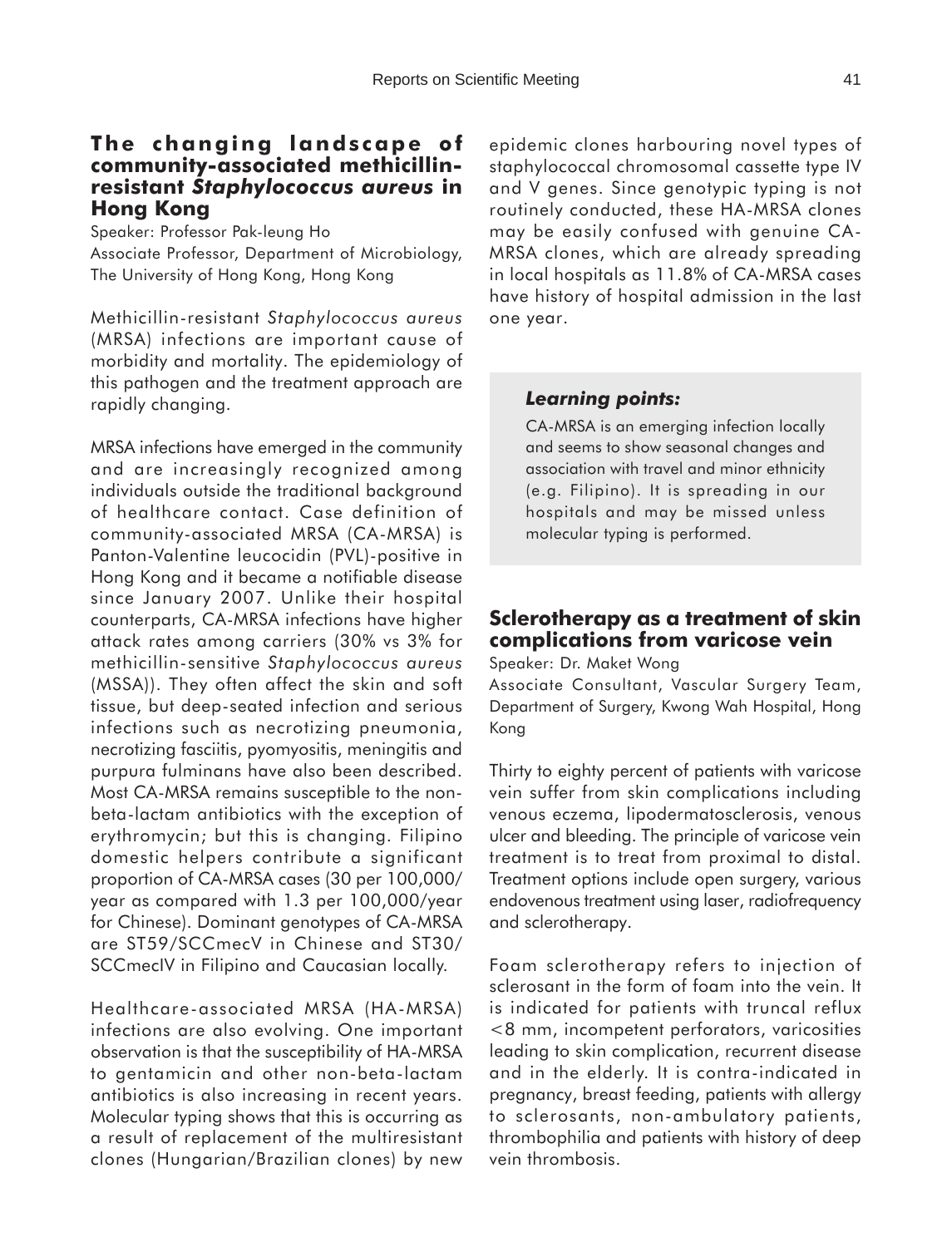In patient assessment, it is important to document any history of deep vein thrombosis. Duplex ultrasonogram can help to find out the reflux points and the deep vein status.

Side effects of sclerotherapy include trapped blood, skin pigmentation, thrombophlebitis, new telangiectasia and microembolism. After successful treatment by sclerotherapy, some of the skin complications are reversible.

# *Learning points:*

Sclerotherapy is a treatment option for varicose vein. It is important to screen for its contraindications, including history of deep vein thrombosis, before embarking on sclerotherapy.

# **The challenging facial rashes in children**

Speaker: Professor Ellis KL Hon Professor, Department of Paediatrics, The Chinese University of Hong Kong, Hong Kong

Facial rashes are common in children. The speaker gave an overview of various infectious, inflammatory, immunological and inherited dermatoses of neonates, infants, toddlers, children and adolescents.

The approach to paediatric facial rashes is similar to other dermatoses which involve a careful history taking, physical examination and performing relevant investigations and clinical studies.

Various cases including multiple naevus sebaceous, drug eruption, neonatal thrombocytopenia, Henoch-Schönlein purpura, acrodermatitis enteropathica, hand-foot-mouth disease, eczema herpeticum, impetigo, scabies, cutaneous lupus erythematosus, acne vulgaris, urticaria pigmentosa, erythema multiforme, cyanide poisoning, dermatitis artefacta, infantile

haemangioma with airway involvement, Kawasaki disease and hot water scald were illustrated in the lecture.

### *Learning points:*

Facial rashes are common among children. A careful history and physical examination, with attention to the morphology and distribution of the rash, are keys for diagnosis. Dermatits artefacta or non-accidental injuries should be considered if the appearance or distribution of the rash is unusual.

### **Role of stratum corneum ceramide in cutaneous permeability barrier function: implication to atopic dermatitis genesis**

Speaker: Professor Genji Imokawa Professor, School of Bioscience and Biotechnology, Tokyo University of Technology, Japan

Disruption of the barrier function of the stratum corneum is an essential aetiologic factor for skin inflammation in patients with atopic dermatitis (AD). The impaired barrier function of the stratum corneum in AD has been found to be resulted from the decreased production of ceramides. Replenishing the barrier function in normal, non-lesional skin of patient with AD by ceramide seems to be a key for preventing the refractory nature of the dermatitis.

The following studies aim at investigating whether disrupted barrier function of AD nonlesional skin can be repaired by topical application of a synthetic ceramide. A synthetic ceramide or hirudoid-containing cream was applied to the non-lesional skin of AD patients for four weeks. The transepidermal water loss (TEWL), capacitance value and clinical scoring for scaling/dryness/itchiness were measured. Treatment for four weeks with the ceramide cream significantly reduced dryness/scaling/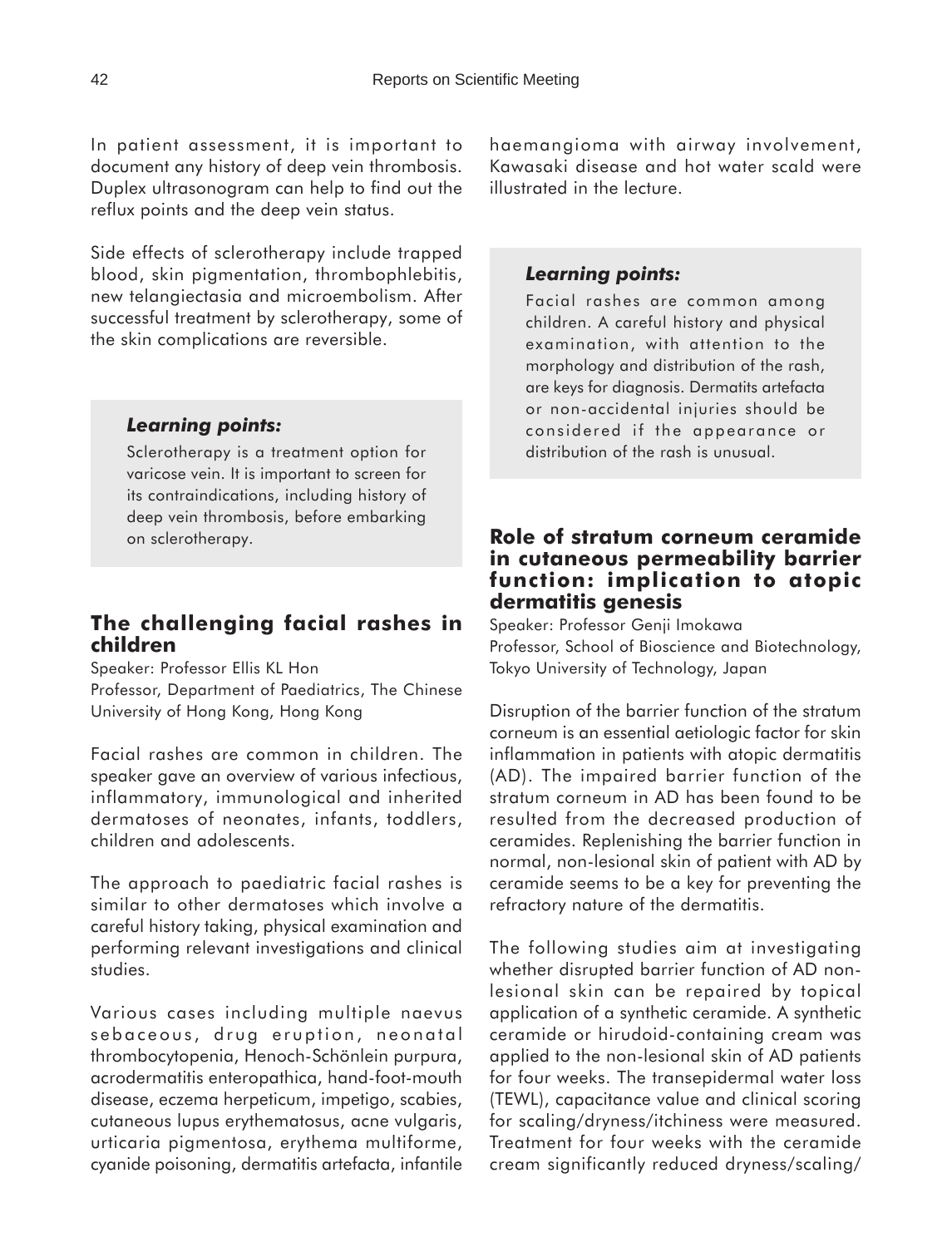itchiness, which was accompanied by significant decrease in TEWL and increase in capacitance values at two to four weeks. In contrast, treatment for four weeks with hirudoid cream elicited a similar but lesser reduction in dryness/scaling/ itchiness and was accompanied by significant but lesser decreases in TEWL and increases in capacitance values, at two and four weeks.

Comparison of TEWL and capacitance values during the four weeks of treatment with ceramide cream or hirudoid cream revealed that while the two parameters of ceramide cream treated skin became similar to healthy control skin, those of the hirudoid cream treated skin remained similar to mild or moderate AD skin.

#### *Learning point:*

Synthetic ceramides improve barrier function of non-lesional skin of atopic dermatitis patients.

# **Update on immunotherapy in dermatology**

Speaker: Dr. Lai-yin Chong Private Practice, Hong Kong

With advances in research, new concepts and discoveries on the pathogenesis of immunologically mediated dermatological disease have been established in recent years. This leads to the development of new drugs acting on selective targets involved in disease pathogenesis.

During this presentation, several immunotherapeutic agents were discussed. New indications of existing immunomodulators were also included. However, some of them were offlabel indications which still had inadequate evidence to support its routine use. The optimal dosage or duration of treatment had not been well established. So the use of these drugs required careful consideration on the indication, benefit to risk ratio and medico-legal issue.

Topical immunomodulators included imiquimod which was FDA-approved for anogenitial warts, superficial basal cell carcinoma and actinic keratosis. Off-label use included non-genital viral warts, molluscum contagiosum, Bowen's disease, nodular basal cell carcinoma and vulval intraepithelial neoplasia grade II or III. Topical calcineurin inhibitors, like tacrolimus and pimecrolimus, were approved for treatment of atopic dermatitis. Off-label use included vitiligo, seborrhoeic dermatitis, rosacea, discoid lupus erythematosus, anogenital lichen sclerosus et atrophicus and orogenital lichen planus. It was important to bear in mind that this agent carried a black box warning of theoretical risk of immunosuppression and malignancy.

Diphencyprone and squaric acid dibutylester were treatment options for alopecia areata and viral wart but they were not FDA-approved. They acted through induction of allergic contact dermatitis.

Systemic immunomodulators included bioengineered immunomodulators like alefacept, efalizumab, etanercept, infliximab, adalimumab and ustekinumab. ABT-874 was under trial. They were FDA-approved for treatment of psoriasis and psoriatic arthritis. Off-label indications included pyoderma gangrenosum, hidradenitis suppurativa, Behcet's disease, cicatricial pemphigoid, dermatomyositis, subacute cutaneous lupus erythematosus, sarcoidosis, pityriasis rubra pilaris and necrobiosis lipoidica diabeticorum.

Rituximab acted on plasma cells. There was no formal FDA approval for the use of rituximab in dermatological diseases and there were case reports of progressive multifocal leukoencephalopathy and Kaposi's sarcoma associated with its use. Off-label indications included pemphigus vulgaris and primary cutaneous B-cell lymphoma.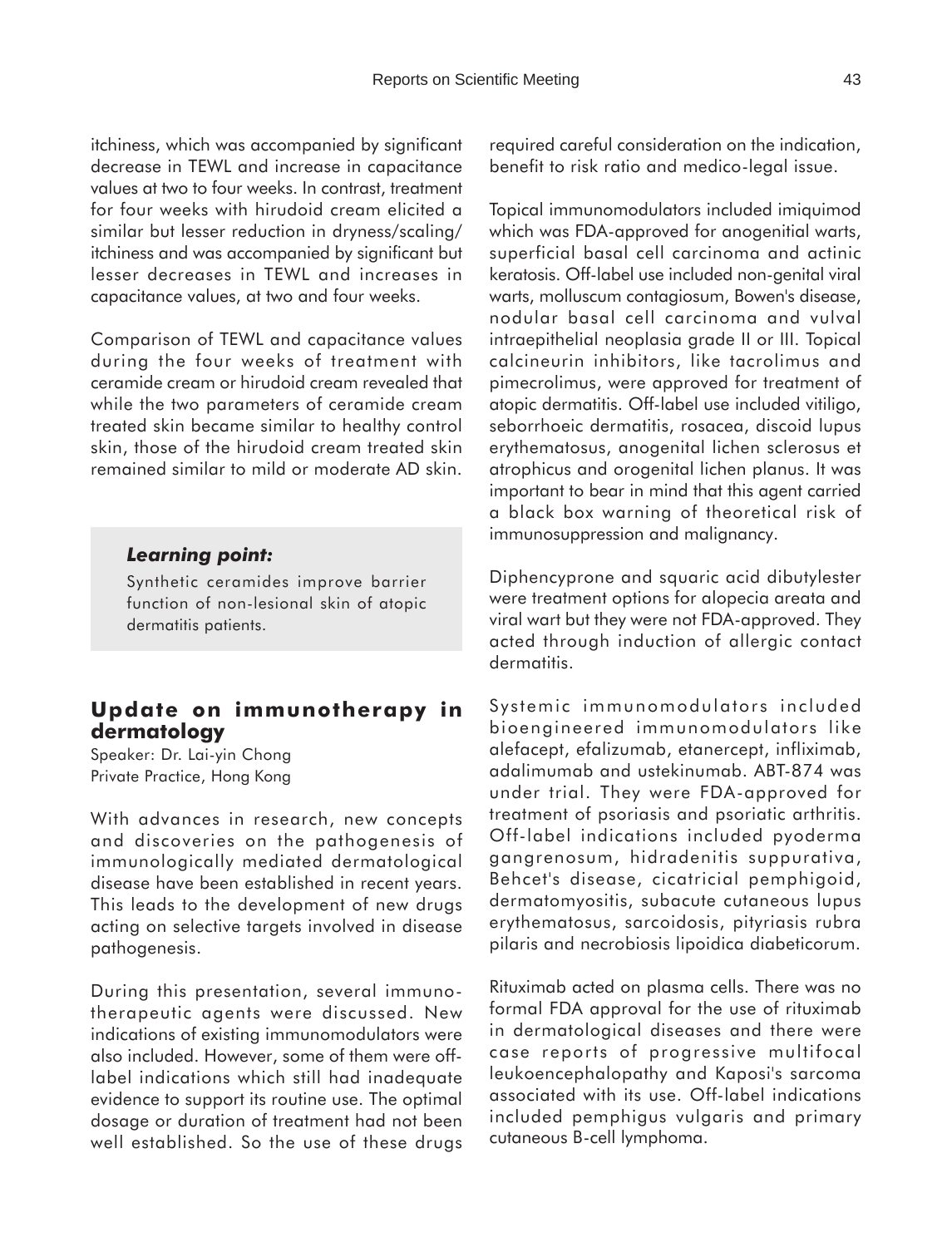Intravenous immunoglobulin exhibited antiinflammatory effects through various mechanisms. Off-label indications included toxic epidermal necrolysis, Stevens-Johnson syndrome, Kawasaki's disease, autoimmune blistering dermatoses, collagen vascular diseases, vasculitic syndromes, pyoderma gangrenosum, graft-versus-host disease and drug hypersensitivity syndrome.

Interferon alpha was approved for the treatment of anogenital wart, Kaposi's sarcoma in AIDS and as an adjuvant therapy in melanoma. Offlabel use included primary cutaneous T-cell lymphoma and non-melanoma skin cancer. Interleukin-2 was sometimes used, as off-label indication, in metastatic melanoma.

Granulocyte-macrophage colony-stimulating factors and granulocyte colony-stimulating factors were used in leprosy foot ulcer, melanoma and Sezary syndrome (off label). Platelet-derived growth factor was FDA approved for use in diabetic foot ulcers.

Mycophenolate mofetil and mycophenolic acid were used, as off-label indications, in autoimmune blistering dermatoses, collagenvascular disease, vasculitic syndromes, pyoderma gangrenosum, psoriasis, graftversus-host disease, chronic actinic dermatosis and lichen planus.

Newer drugs, like voclosporin for psoriasis, are currently under trial.

# *Learning points:*

The efficacy of these new immunotherapeutic agents is not superior to traditional one and they may have the theoretical risks of increased infection and malignancy. Patient selection has to be cautious as these newer agents have many off-label indications.

# **Radiotherapy in skin diseases**

Speaker: Dr. Wing-kay Yeung

Honorary Clinical Assistant Professor, Department of Clinical Oncology, The Chinese University of Hong Kong, Hong Kong

Radiotherapy is a modern treatment technique using ionizing radiation in the clinical practice. Its technique has been improving with advances in medical physics, computer science, electronic and mechanical technology. Radiotherapy is proven to be effective and is comparable to other modalities in the treatment of skin cancers as well as in benign conditions such as postexcision radiotherapy in keloids.

The speaker discussed the clinical applications of radiotherapy in skin diseases using superficial X-rays, electron beam therapy and brachytherapy.

Superficial X-rays are useful in the treatment of superficial skin diseases e.g. skin cancers in periorbital areas. There is a rapid drop of radiation intensity after penetration into the skin and lead shielding of 1 mm is enough for protection.

Electron beam therapy involves the use of a linear accelerator and it has a higher penetration power. There is a rapid fall in energy of the electron beam upon tissue penetration, thus a larger physical margin and thicker lead shielding of greater than 5 mm are required. It is widely used in the treatment of cutaneous lymphomas; however, it is only available in specialized centers with strict environmental protection. Brachytherapy is a short distance radiation technique in which the radioactive source, usually Iridium-192, is inserted into the tumour. The current trend utilizes a remotecontrolled afterloading high-dose technique coupled with computerization of treatment planning for dose optimization. As a result, skin tumours over uneven surface contours or in areas that are difficult to assess, e.g. extramammary Paget's disease in the perineum, can be treated with brachytherapy. The cons for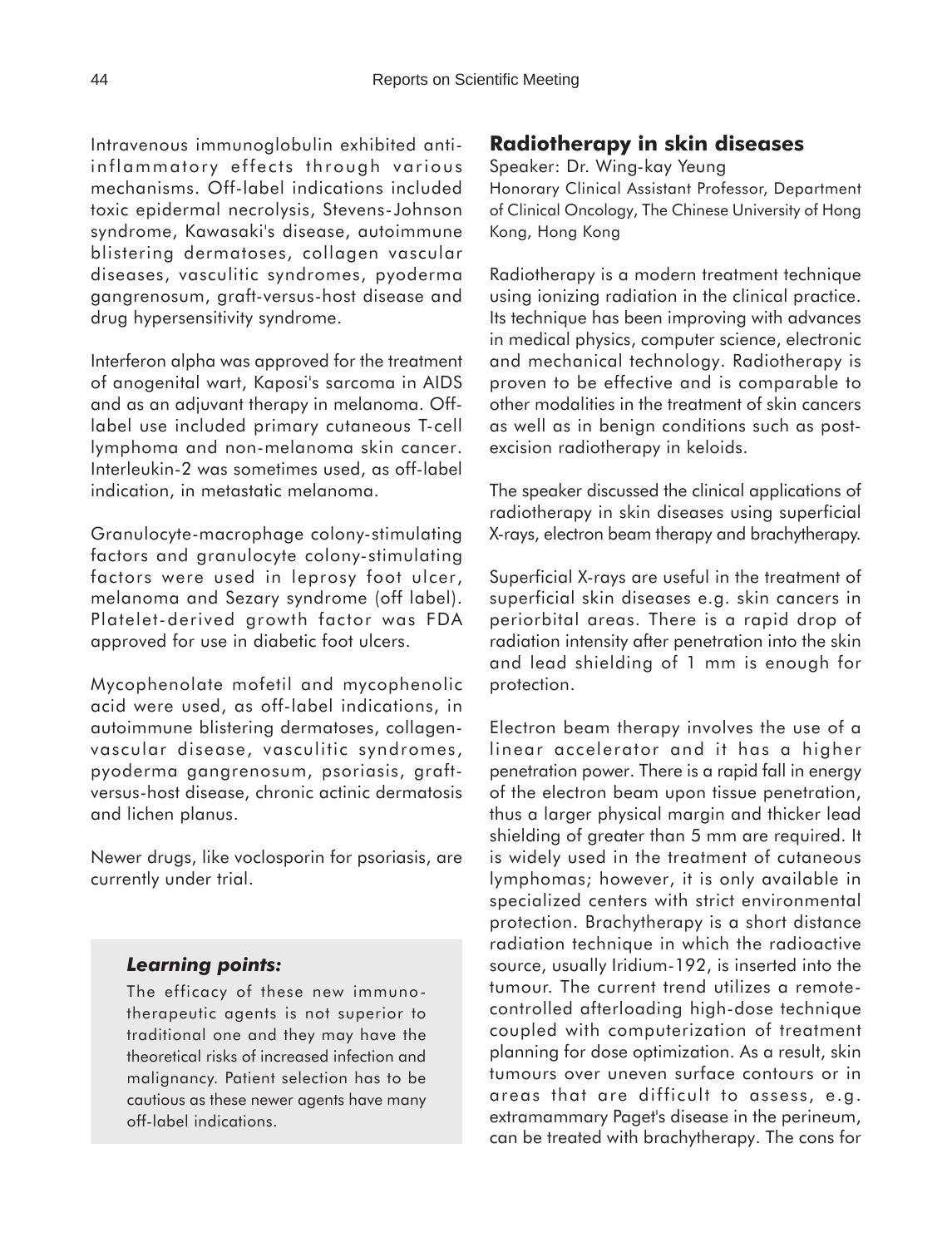electron beam therapy are the possibility of late toxicity.

Radiotherapy has its own limitations. It is not recommended for patients with history of severe connective tissue diseases, in lesions invading into bone and cartilages, close to embryonic fusion plates or over burn scars.

# *Learning points:*

Radiotherapy offers effective treatment in many malignant and benign skin conditions. The most common treatment modalities are superficial X-rays, electron beam therapy and brachytherapy, each with its own pros and cons. Careful clinical assessment should be exercised in choosing the correct treatment modality.

# **Management of post irradiation skin reaction**

Speaker: Ms. Suzanne SS Mak Nurse Specialist, Department of Clinical Oncology, Prince of Wales Hospital, Hong Kong

Radiation therapy (RT) is the most common treatment for certain types of cancers such as head and neck, breast, gynaecologic, prostate, penile and rectal cancers. Skin reactions and ulcerations can occur as consequence of acute (within 90 days of RT) and late (after 90 days) effect of RT.

Most patients who receive RT will develop notable skin reactions. The acute reaction of erythema usually occurs within the first two weeks of treatment and may be associated with mild oedema, irritation and pruritus. Dry desquamation usually occurs at second to third week with an RT dose of 3000 cGy, and moist desquamation occurs at fifth or sixth week with an RT dose of 500 cGy. Late skin reactions which usually occur three months post-RT include changes in pigmentation, permanent hair

loss, subcutaneous fibrosis, telangiectasias, atrophy and necrosis. Combination of RT and chemotherapy is associated with an increased incidence, severity and duration of skin reactions.

For mild skin reactions, the management includes: 1) promote cleanliness by washing with water or mild soap or sitz bath for perineal areas; 2) promote comfort by applying hydrophilic cream or lotion; 3) reduce inflammation by using short term topical steroid; and 4) prevent trauma to the area. For more severe skin reactions such as moist desquamation, cleaning with normal saline, wound dressing with atraumatic dressing materials and film dressing during the course of RT can be useful. For radionecrotic ulcers, attention should be made to rule out malignancies and infections. For recalcitrant ulcers, other than surgical interventions such as debridement and skin grafting, hyperbaric oxygen therapy has been shown to improve tissue oxygenation and promote healing.

# *Learning points:*

Skin reactions to radiotherapy are common. The best management should be individualized, aiming at promoting comfort, reducing complications and improving healing.

# **Grafting for vitiligo in National Skin Centre**

Speaker: Dr. Steven Thng Consultant Dermatologist, National Skin Centre, Singapore

Grafting for repigmenting stable vitiligo in National Skin Centre (NSC) in Singapore was discussed. About 300 new cases of vitiligo are seen in NSC every year. Only 30-50% of vitiligo lesions respond to medical therapy or phototherapy. Surgical grafting is a commonly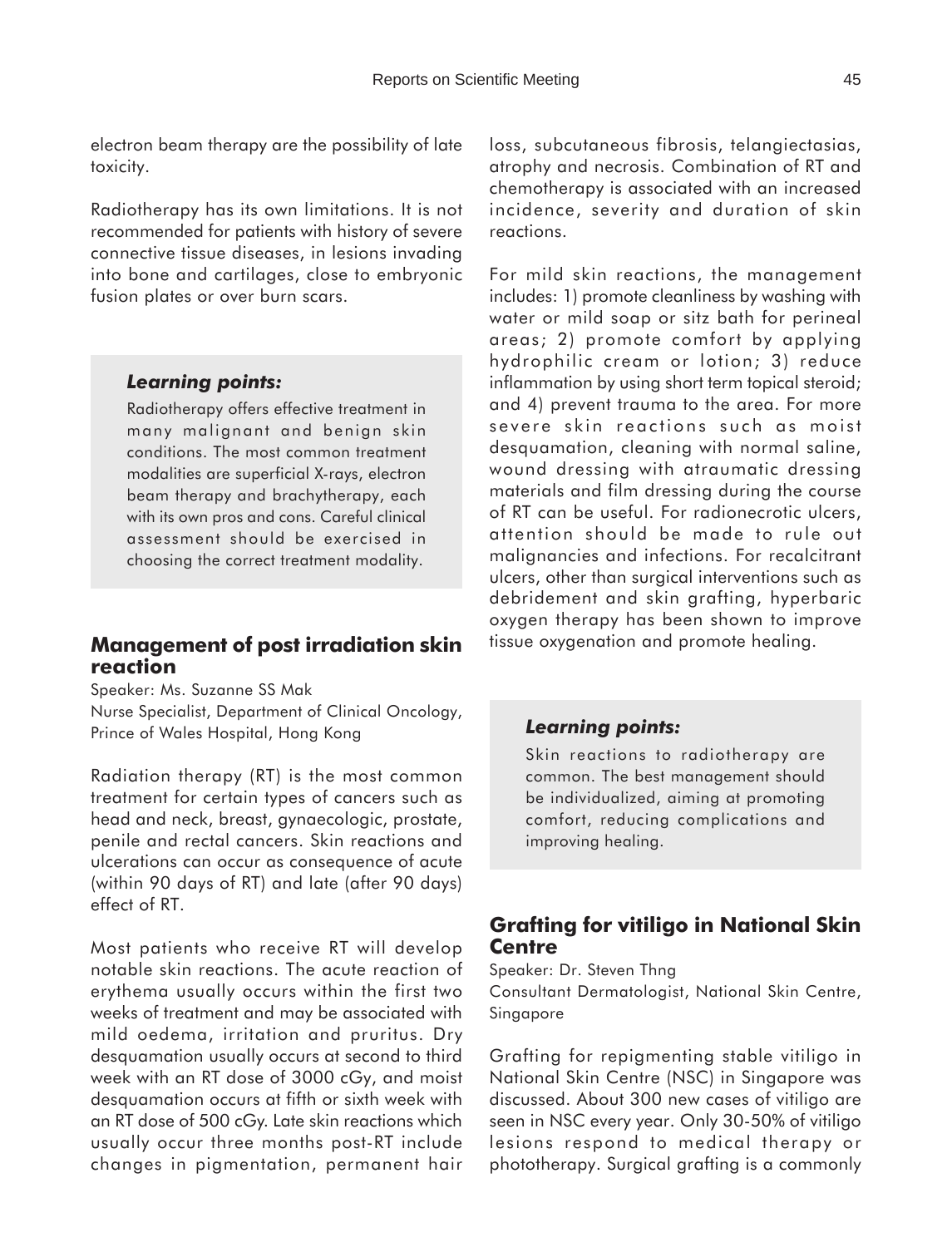use adjunct to stable vitiligo unresponsive to conventional therapy. General indications for surgical grafting include patients who have failed medical treatment and phototherapy, stable vitiligo, absence of Koebner phenomenon, no tendency to develop keloids, and patients with reasonable expectations. Grafting options include punch grafting, suction blister grafting, thin epidermal/dermal grafting, and cultured/ non-cultured autologous melanocyte cellular grafting.

*1. Punch grafting*

Test grafting is done for all patients who undergo punch grafting. The aims of test grafting are to assess the possibility of graft failure, scarring, Koebner phenomenon or graft complications. The test graft procedure consists of harvesting 4-5 pieces of 2 mm grafts for transplantation on vitiliginous lesion. The graft is assessed 2 weeks later, subjected to phototherapy for 3 months and reviewed. The test punch graft is considered good if the recipient site showed good graft uptake with good repigmentation and absence of cobblestone effect. When the test grafting is deemed successful, a full treatment is carried out. Normally about 100 pieces of mini-grafts are harvested from the buttock, lateral thigh or abdomen per punch grafting session. On the recipient site, the mini-grafts are inserted into punched cavities with each graft spaced about 2-5 mm apart. Two weeks post grafting, the patient is reviewed and commenced on phototherapy to the grafted site 2 times per week for the next 3 months. Complete pigmentation generally appears after 5-6 months.

*2. Suction blister grafting and thin epidermal/ dermal grafting*

These are simple grafting procedures by raising suction blisters and harvesting the skin. The size of the graft must correspond

to the size of the recipient site. Suction blisters will take some time to induce and are fragile to handle and hence this is not a popular treatment in NSC.

*3. Cultured autologous melanocyte cellular grafting* The advantage of cultured autologous melanocytes is the ability to expand the melanocytes and allow a large area of vitiliginous skin to be grafted from a small piece of donor skin. In addition, the cultured melanocytes can be cryostored for future use. The disadvantages of this method include high cost, time consuming, the need to have highly trained laboratory technicians, the need to have a Good

Manufacturing Practice − certified tissue laboratory, and the need to use growth factors which may be associated with long term biological complications.

*4. Non-cultured epidermal cell suspension* A melanocyte-enriched cell suspension is prepared for the treatment of vitiligo by obtaining a superficial  $(4-30 \text{ cm}^2)$  skin sample and digesting it in solution containing trypsin and ethylenediaminetetraacetic acid (EDTA). The melanocyte-enriched epidermal cell suspension devoid of stratum corneum and granulosum was then applied to dermabraded depigmented skin.

# *Learning points:*

Medical treatment and phototherapy remains as the first line therapies for patients with vitiligo. Surgical grafting techniques are reserved for patients unresponsive to conventional treatment. Grafting methods include punch grafting, suction blister grafting, thin epidermal/dermal grafting, and cultured/non-cultured autologous melanocyte cellular grafting.